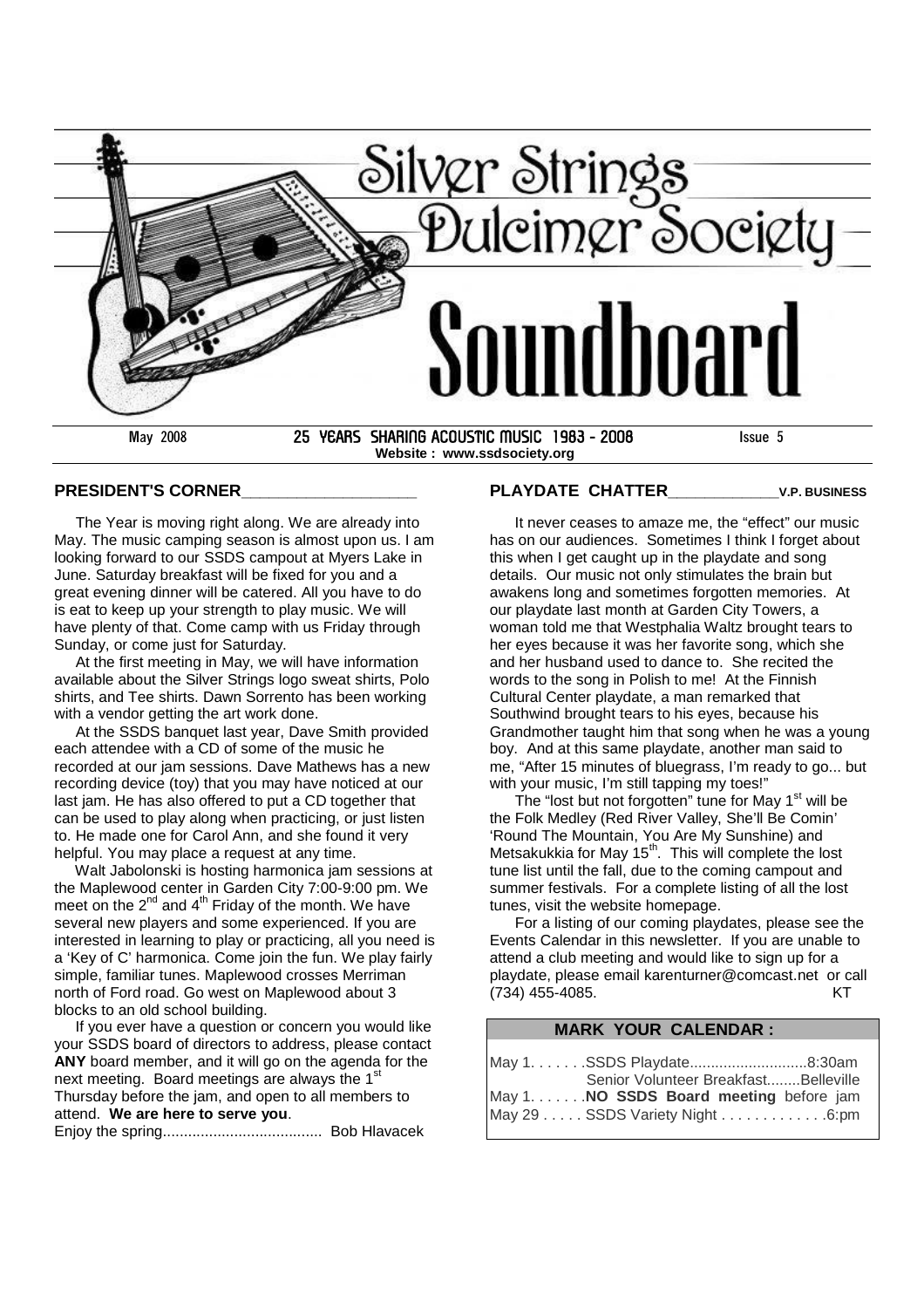## **V.P. PROGRAMS\_\_\_\_\_\_\_\_\_\_\_\_\_\_\_\_\_\_\_\_\_\_\_\_**

I have a good start on getting information on the campout June 13-15th.

#### **Friday.**

(1) potluck dinner, bring a dish to pass and your own utensils. (2) after dinner jam in the barn.

#### **Saturday:**

- (1) 9 am Breakfast (pancakes, sausage, coffee, & juice, all utensils provided.
- (2) 10 am Karen Turner, hammered dulcimer workshop
- (3) 11 am Theresa Smith ukulele workshop
- $(4)$  12 noon Lunch
- (5) 1 pm Sharon McAuliffe hammered dulcimer workshop
- (6) 2 pm Marie Naster mountain dulcimer workshop
- (7) 3 pm Jam session for harmonicas (key of C)
- (8) 4 pm Slow Jam led by Karen Turner
- (9) 5 pm Catered dinner by Elegant Catering, everything, including drinks provided.
- (10) 7 pm Jam in the barn w/ Karen Turner & Linda Losse **Sunday**

9-10 am there is a service by the lake, and SSDS has traditionally provided the music. If you have the desire and the time, please stay and be part of the service.

The Saturday catered dinner consists of: BBQ chicken, broasted chicken, sweet & sour meatballs, Swedish meatballs, baked beans, potato salad, fresh fruit salad, coleslaw, Italian pasta salad, rolls, bread & butter; and dessert (carrot cake, brownies, lemon bars). Adults are \$10, kids under 10 are \$5. Please pay me before the campout so it will be less hectic, the last time I can collect at Strings will be June 5th.

Please fill out the registration form and mail it in by 5- 15 so we know whether we can get group camping or not, a \$25 deposit will hold your place, and you can pay the remainder when you arrive. I still haven't heard from Jon, the camp manager, to confirm if the cost this year is still \$25/night & \$32/night for A/C. They have four cabins and it's "first come first served". Remember that you may need extra cord for electrical hook-ups and a long hose for the water hook-up in the group section. Thursday evening, 6-12, they spray for mosquitoes. If you have any questions or concerns about the campout please see me.

Also, I am most grateful to say that Dave Smith, and Bob Niemczewski, have graciously offered to host the May Variety Night. Thank you for sharing your talents and time, it is most appreciated**.** If you want to sign up for Variety Night please see Dave or Bob. As usual we will have pizza, salad, and drinks. Would you like to bring a dessert to pass? **Linda Losse**



# **LIFE IS A SONG... LOVE IS THE MUSIC.**

## **SSDS CAMPOUT NEWS FLASH...**

#### Hi Everyone,

When we meet on May 1st, and 15th, I will take your registration forms, (filled out of course), with your check, made out to Myers Lake UMC Campground, and mail it in for you. You only have to give a minimum deposit of \$25 to hold your site. You will pay the remainder at the camp office when you arrive. I am collecting campers' registrations in an effort to motivate people to sign up. That is the only way we can know if we need one or two group-camp sections. As it stands now, the few people who have sent in their form and check have been assigned a campsite, which isn't what we want. We want group camping. Jon is holding two group camps for us, but can't hold those plus give out campsite numbers. We need to tell him how many are camping, so he knows where to assign us. After May  $15<sup>th</sup>$ , you will have to send in the form to Myers Lake yourself. I won't be accepting them after that.

I will also be taking Saturday dinner reservations and money. If you write a check for the campsite please write a separate check for the dinner. Please make the dinner check out to Linda Losse. I'll be accepting dinner money until June 5th at our SSDS meeting. The caterer's deadline for the dinner reservation is Monday June 9<sup>th</sup>. If I get your check by June 9th I can add you to the list, if your money isn't in by June 9th, availability depends on if someone cancels. Adults - \$10 Children 3 to 10 years old - \$5

If you have any questions please email me or call me at 734-994-9097. I'll also be available to give you information at our May 1st and 15th meetings. Thank you, Linda Losse

# **IT'S MAY. . . . LET'S CELEBRATE ! ! !**

### *HAPPY BIRTHDAY*

5….. Dave Matthews 7….. Ron O'Dell 26... Peggy Kustra 27.…Dawn Hayes



*Happy Anniversary*

15… Ron & Ida O'Dell 29… Tom & Sharon Meggison

**FAVORITE FESTIVALS & FUN :**

| June 13-15 SSDS Campout, Myers Lake        |
|--------------------------------------------|
| June 20-22 Uncle Carl's Campout, Coldwater |
| July 17-20 Evart Funfest                   |
| Aug.3 SSDS Annual Picnic                   |
| Aug. 15-17 Midland Dulcimer Fest           |
| Oct. 2SSDS Annual Banquet                  |
|                                            |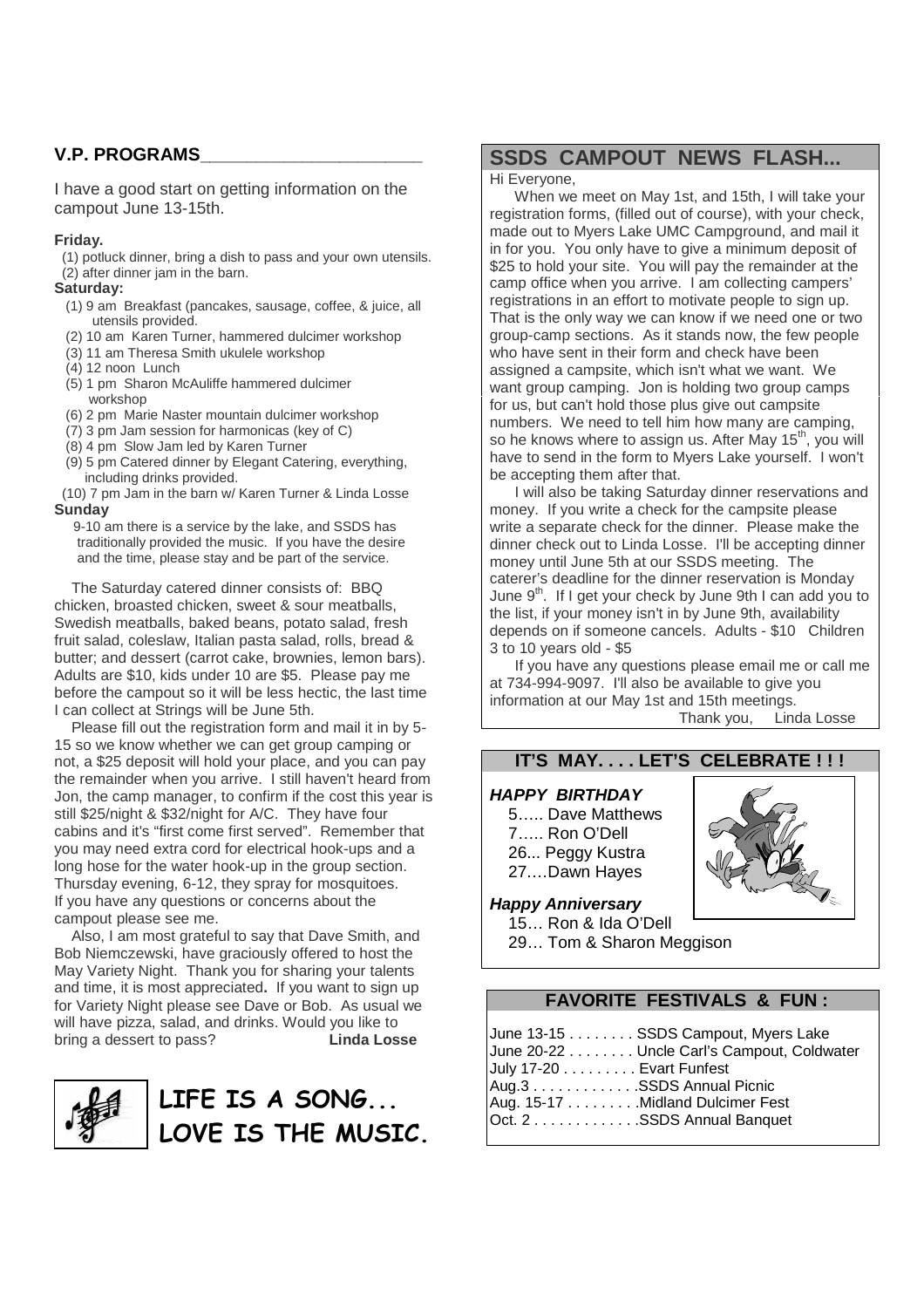### **SECRETARY'S NOTES . . . . . . . . . . . . . . . . .**

#### *SSDS Board Meeting Minutes, April 3, 2008* **Old Business:**

--**Campout** Caterer has been secured. Dinner will be \$10 per person.

--**Club Shirt** committee (Dawn Sorrento) has given logo to company in Adrian, who will create the design for an initial fee of \$45, and has no minimum order requirement.

--**Banquet** Committee (Sandi Hlavacek) is arranging a meeting for anyone interested in helping with planning. Bob will E-mail the membership with date, place, and time of this meeting.

--**April Workshop** will be on the 17th, at 6:00 p.m., with Penny Schieber teaching "The Gale."

--**Lost but not Forgotten Songs** will continue, so keep working on the list of 6 pieces listed on the website.

#### **New Business:**

The Board approved the purchase of a pdf software program (\$52) which will belong to the club and be passed on to the next newsletter editor. There were numerous problems in formatting due to the different versions of Word being used by the Newsletter Editor and the Webmaster. The new software will allow the PDF file to be created by the Newsletter Editor and will lock in the formatting so it can then be sent unchanged to the Webmaster for posting on the website.

Dave Matthews has been taping jam sessions and making CDs for his personal use for practice. Making copies of these CDs available to other members was discussed. Karen will contact Dave about this possibility.

Playdate reimbursement money for the last half 2007 will be coming by the end of the month.

> Bonnie Ream, Secretary *(Full detailed minutes available at jams or online)*

**Matinee** By Gerry Hermans

**The red-headed woodpecker, tiny percussionist on a gnarled limb, beats out rhythm to the daunting melodies of wind chimes**

> **Tall reeds and pampas grasses, line dancers, sway and toss heads to the impromptu score.**

**I should like to step out my door and provide vocals, but I fear the curtain would descend.**

#### **SSDS May 2008 Playlist**

| <b>Key</b>              | <b>Tune</b>                              | Play                        |
|-------------------------|------------------------------------------|-----------------------------|
| G                       | Westphalia Waltz                         | 2                           |
| $\overline{\mathsf{D}}$ | Chinese Breakdown / Nelly Bly            | 2/2                         |
| D                       | Over the Waterfall                       | 3                           |
| D                       | John Ryan's Polka                        | $\overline{3}$              |
| Em                      | Tamlin                                   | $\frac{3}{3}$ $\frac{3}{3}$ |
| D                       | <b>Harvest Home</b>                      |                             |
| $\overline{\mathsf{G}}$ | Southwind                                |                             |
| $\overline{\mathsf{G}}$ | <b>Columbus Stockade Blues</b>           |                             |
| Em                      | Lisdoonvarna / Riding Load of Hay        | 3/3                         |
| D                       | Viola's Schottische                      | $\frac{3}{3}$               |
| Em                      | Dancing Bear                             |                             |
| D                       | Midnight On The Water                    | $\overline{2}$              |
| $\overline{\text{c}}$   | Five Foot Two                            | $\overline{4}$              |
| $\overline{D}$          | Soldier's Joy                            | $\overline{3}$              |
| $\overline{G}$          | <b>Black Velvet Waltz</b>                | 3                           |
| $rac{G}{D}$             | <b>Red Wing</b>                          | $\overline{3}$              |
|                         | Ragtime Annie                            | $\overline{3}$              |
| $\overline{D}$          | Peek A-Boo Waltz                         | $\overline{3}$              |
| D/G                     | <b>Golden Slippers</b>                   | 2/2                         |
|                         |                                          |                             |
|                         | <b>Extras</b>                            |                             |
| G                       | Folk Medley (Valley, Mountain, Sunshine) | 2/2/2                       |
| $\overline{\mathsf{D}}$ | Rochester Schottische                    | 3                           |
| $\overline{\mathsf{G}}$ | I'll Remember You, Love in My Prayers    | 3                           |
| G/D                     | Jamie Allen / Road To Boston             | $\overline{3/3}$            |

#### **EVART FUNFEST PRE-SHOW**

There is a new twist this year at Evart. There will be **only one Hammered Dulcimer pre-show**, and that will be on Saturday night. Friday night will feature the Mountain Dulcimer for the pre-show concert.

With just one night instead of the traditional two, perhaps this will encourage more players to go out on the field to try to beat the record of "the biggest hammered dulcimer band" in concert. It is a fun thing to do. The new players get a chance to experience a performance from the stage side and play with the "big boys and girls", while enjoying the anonymity of numbers. The more advanced players, by example, give encouragement to the "new kids". **Everyone wins !!!**

#### **2008 Evart Funfest Pre-Show Tunes**

| <b>Saturday Night HD performance</b>                   | Key |
|--------------------------------------------------------|-----|
| Hey Polka                                              | G   |
| Over the Waterfall                                     | D   |
| Rakes of Mallow                                        | G   |
| John Ryan's Polka                                      | D   |
| Soldier's Joy and<br>Whiskey Before Breakfast (Medley) | D   |
| You Are My Sunshine                                    | G   |
| <b>Star Spangled Banner</b>                            | G   |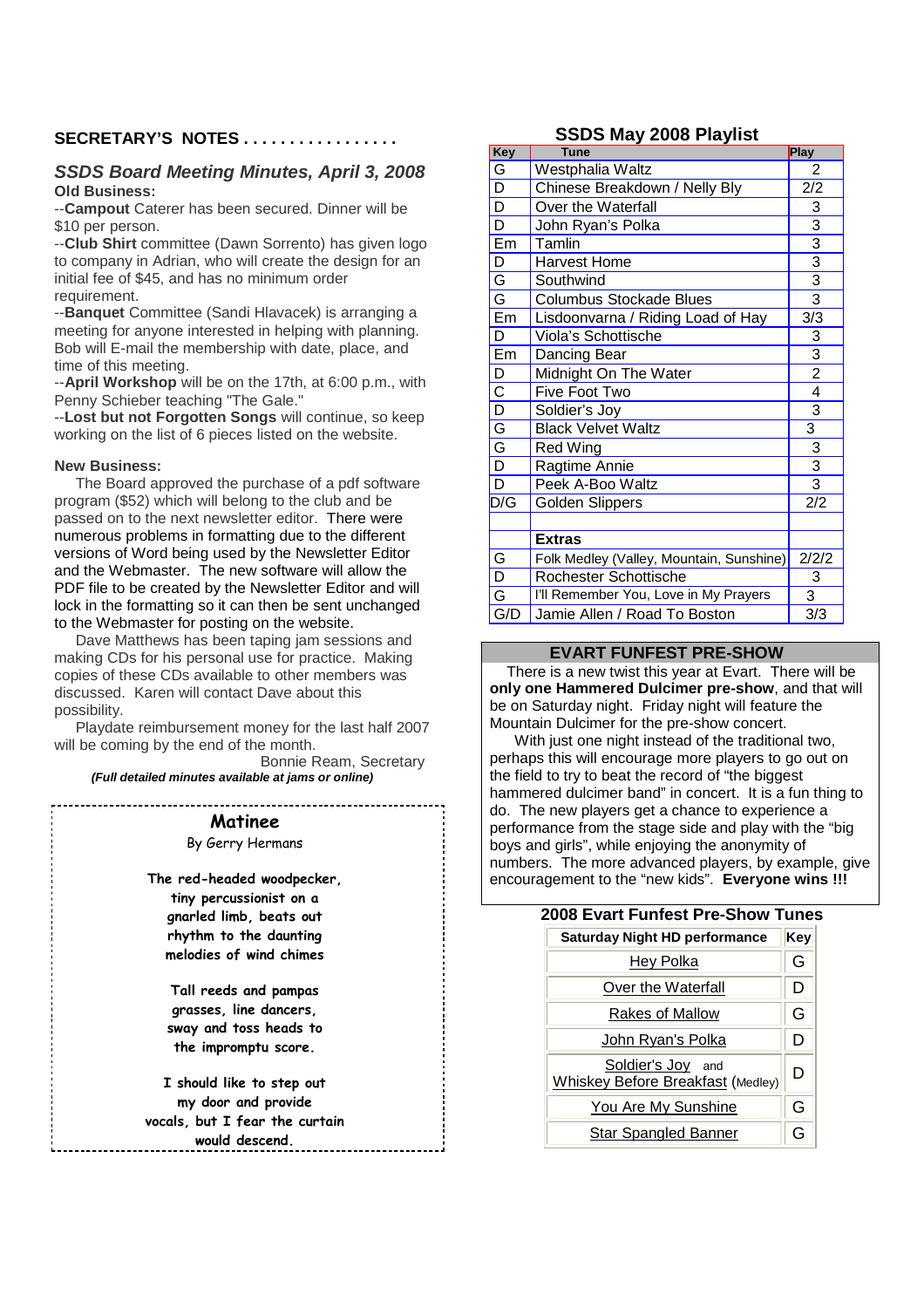#### *WANT TO CAMP, BUT HAVE NO EQUIPMENT ?*

Here's a deal for you... **FREE** use of a tent (sized to sleep 4, and you can stand up in it). Included in the price is a queen sized air-bed and linens. We will even help with set up (very easy). It's available for the SSDS campout, the Uncle Carl's campout, Evart, and/or Midland festivals.

It's a dry place to "stash your stuff"... it's comfortable for sleeping... and **the price is right !** There actually are people with campers who leave them home so they can enjoy "Tent City" at Evart, surrounded by a terrific bunch of people. The restroom and shower facilities at all four of the camps listed are very good to excellent.

Come on out for a musical adventure. Contact Bob or Sandi Hlavacek (734) 663-7974 to reserve your housing.

#### **GREAT ENTERTAINMENT OPPORTUNITIES WITH OUR PICKS & STICKS FRIENDS**

April 30, 2008 – The Detroit Zoo. Seniors Day Out. FREE... a variety of music from 11am till 2pm

May 6, 2008 – Northville Library Concert. FREE Family fun and entertainment. 7 till 8pm.

May 17, 2008 - Cobblestone contra dance in Ann Arbor . All welcome to come and dance. Pittsfield Grange Hall. Robin Warner calling.. 8 till 11pm.



The updated SSDS repertoire lists are now available at the table in the back of the jam room or on the website. There has been some confusion about how members can get their missing music.

When the board asked for a Music Director, they could find nobody who wanted the whole job, but several people who would take parts of it. So, we have had a "Music Committee", proving that one person does not have to do it all. **Pieces** of the job can be delegated by a "Music Director". Karen Turner and Linda Losse have provided play lists for gigs, and done starts at jams, Karen, Jane Chevalier, Marie Nastor, Sharon McAuliffe and Pennye Schieber have led workshops (coordinated by Karen); Sharon McAuliffe, Marie Nastor, and Larry Allen, have brought new music to our attention, and Sandi Hlavacek has kept the music file updated and supplied music packets for new members and missing pieces for others. The team has worked well.

If you are missing any music, just write the name(s) on a piece of paper (with your name) and leave it in the suggestion box on the business table in the back of the jam room, or you may e-mail **datadoc@sbcglobal.net** . I can usually have it for you at the next meeting. If you have requested music, please see me at jam night... I have some unclaimed pieces waiting to be picked up. Sandi Hlavacek

## **Experts study the link between music, science and math**.

*(Exerpts from an article by Michele Kurtz, Boston Globe)*

Like a musician, a scientist learns the technical, while seeking answers to more meaningful questions. Conventional theories suggest that listening to music or learning to play an instrument somehow makes children smarter. But panels of experts - including neurologists and music professors - have debated whether science and musical ability are linked. Schools around the country have fought to rescue music programs from budget cuts, on the suggestion it would boost academic test scores.

When a Siemens Foundation competition in math, science and technology noted that over 60% of the 70 regional finalists played musical instruments, a study was born. Does learning to play an instrument give the students an advantage in math & science? Or is it simply that intelligent, driven people often succeed at more than one thing. Most people who reach advanced levels in math and science grow up in environments rich in opportunities, including music lessons.

An on-going study at Beth Israel Deaconess Medical Center is studying brain scans of young children exposed to differing levels of music over time, hoping to answer some of these questions

Another study suggested that listening to a particular Mozart sonata improved special thinking, the act of creating and manipulating complex mental images, essential to comprehending certain aspects of math and science.

Elementary students in 2 schools in Pawtucket, RI who received extra music and arts training scored better in math tests than their peers, after 7 months.

What is known, is that the same brain mechanics are used to perform mental operations in music and in math... manipulating symbols, analyzing sequences, and conceptualizing distances, shapes and directions. Most experts agree that if there is a link, it is weakest when a person simply listens to music, and strongest when learning an instrument or composing music. Playing an instrument exercises large parts of the brain, combining visual, motor, and auditory skills... an act of coordinating all of the senses and remembering it.

Using brain scans, Beth Israel found the corpus collosum was larger in professional musicians that in non-musicians. That part of the brain is key to transferring information from one side of the brain to the other.

*NOTE... What we all know, is that music is a great exercise program for the aging mind, and provides a lot of fun with some terrific people ! . . . . . . . . . . . . . editor*

*The young man knows the rules, but the old man knows the exceptions.*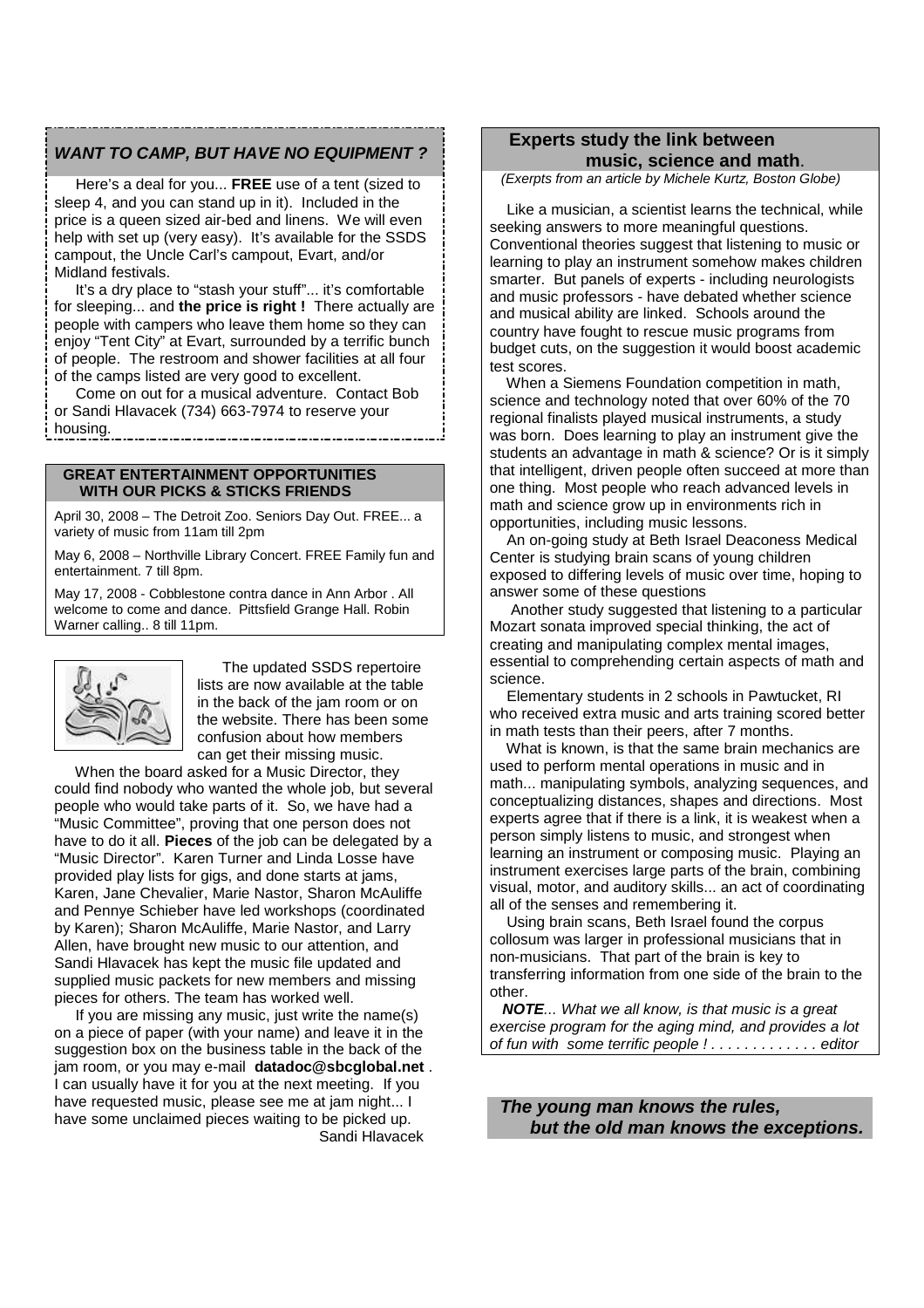## **FUN NEWS FLASH:**

On Saturday, April 19, 2008, Tim (fiddle) and Amy (mountain dulcimer) Murphy, and Ernie Stewart (fiddle) attended the Fiddlers Jamboree in Deckerville, MI with the Original Fiddlers Association of Michigan. It was a free event and people came from all over the area to listen to all levels fiddlers from the ages of 17 to 94. Each fiddler had to pick 3 songs to play at the "open mic" all afternoon performance, and another one at the end, when all the fiddlers were featured again, one by one. It was a fun experience and a full day of fiddling, food, and new friendships. Amy kept busy playing in the back up group for the whole day for each fiddler. Would we do it again...YES…and we hope to go to other fiddle festivals we learned about through this experience. It really doesn't make any difference if you are a beginner or a seasoned player on any instrument. It's a chance to learn, gain confidence, and make friendships whenever you attend a festival. So, **GO FOR IT!**

*Submitted by Ernie Stuart*

## **SOUNDBOARD**

If you find an article of musical interest, you are invited to submit it to the **Soundboard** to share with the club. Deadline for submissions is the  $20<sup>th</sup>$  of each month, and the news is published and posted by the  $1<sup>st</sup>$  of the following month.

The past 2-3 months has been a bit off, as a new computer program entered the network, and we found Word 2003 and Word 2007 are not very compatible. Every time we sent the Soundboard to Karen for posting on the website, her program changed the format. We think we have solved the problem, and apologize for any inconvenience or confusion this caused.

Sandi Hlavacek (editor)

## **All fiddlers mark your calendars for October 4 and start practicing your dance tunes.**

The Huron Township Applefest invites you to participate in the 23rd Annual Michigan State Championship Old-Time Fiddlers Contest in New Boston, Michigan. October 4 at 10:00 am in the parking lot of the Individual Financial Planning building, 37283 Huron River Drive, New Boston, MI 48164.

Contestants register at 9:00 am and draw for positions at 9:30 am. The contest is expected to be over before the Applefest parade begins at 1:00 pm, but contestants should be aware that Huron River Drive and Waltz Road will be closed for the duration of the parade.

There is a non-refundable \$10.00 entry fee. Contestants will be required to play a waltz, a schottische, a jig and a reel, all in a manner suitable for Michigan old-time dancing. Contestants will be judged on timing/tempo, intonation, expression and repertoire. For more information contact Jim McKinney, Director, at PO Box 386, New Boston, MI 48164, (734)753-8863 or stringtet@charter.net



Dave Lovelace has a varied involvement with music, spanning most of his life. Dave Lovelace was born in Chicago and grew up in Homewood, Illinois with his family, including a younger sister. He sang in choirs since he was a child, began to play bass in high school, and pretty much taught himself guitar about that time

as well. In college, he made real progress on guitar, and began experimenting with banjo, mandolin and pennywhistle.

While in college at the University of Illinois, Dave met his wife-to-be Grace in a calculus class! He earned a BS in math & BA in philosophy from the University of Illinois, and a MA in philosophy from the University of Michigan. Quite a few years later (July, 1986), Dave and his wife Grace met Linda Foley of Lost Valley Dulcimers at the Ann Arbor Art Fair. Money was tight, but they wound up with a 13/13 dulcimer.

Dave reports "I'd heard hammered dulcimers a few times over the years, but never had the 'oh-what-is-that-I've-got-to-have-one' reaction a lot of people describe. I'd previously fallen in love with fiddle tunes and (especially) Irish traditional music. I thought I might play it better on the dulcimer than on guitar. What I didn't realize, was that Grace thought this was something SHE could learn to play, too. But I kind of took it over. I found it very easy to begin playing."

When their first son (born the next year) was old enough to be mobile, the dulcimer was put away for several years. Finally, after their second son was a bit older, Dave decided that if they were going to have this instrument, he was going to become reasonably good at it. After some serious practicing on his own, he took lessons from Jane Chevalier. While Dave was only able to take five lessons, Jane was able to reassure him that he was mostly doing things right, and taught him some basic techniques that hadn't occurred to him - like rolled chords! Though he was not able to continue, Dave is grateful to Jane for her continued encouragement. She introduced Dave and his family to Evart in 1998. He joined Silver Strings in late summer, 2002.

Dave's career has included work with "some odds and ends - some very odd indeed", as he puts it. He was a programmer for a small company doing software for local governments, and continues to do part-time computer software support, and some janitorial work.

Dave and Grace have two children. Jonathan is a junior at Calvin College, and Paul is a high-school senior, graduating this year. They share their home with their cat, Ruhamah. His hobbies include reading, maintaining the Internet Speculative Fiction Database, and proofreading for "Project Gutenberg" (producing online free e-books). Plus, "I spend way too much time on dulcimer-related email lists," he notes. Dave and Grace are active at Milan Baptist Church, where he plays guitar and sometimes sings, and Grace sings with the praise team. *submitted by Lynn Ellen Kaiser*